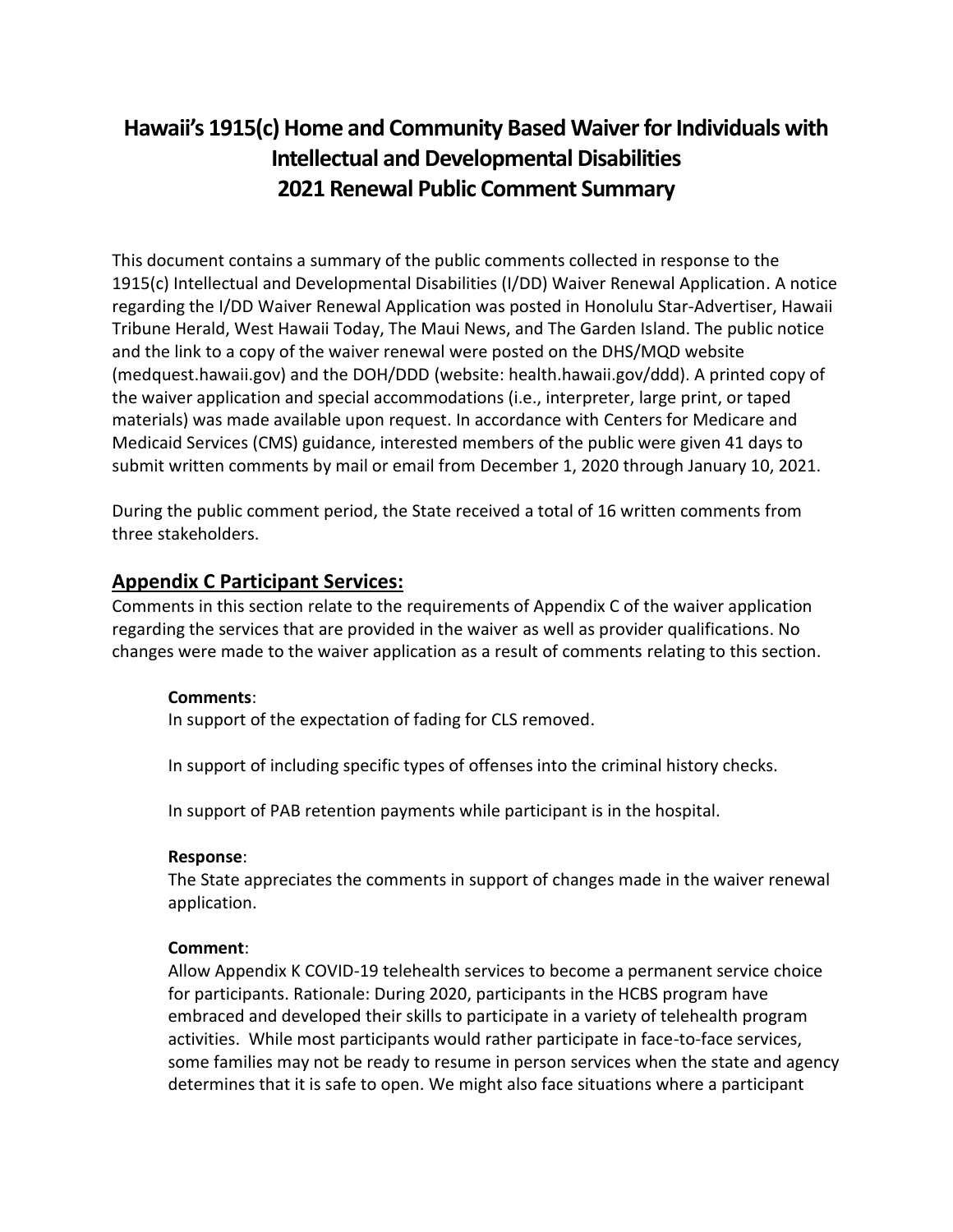could be under quarantine and may wish to receive services when in person services are not appropriate.

### **Response**:

Consistent with the terms of the approved Appendix K, existing telehealth flexibilities will continue to be available through six months after the conclusion of the public health emergency. The waiver renewal application includes the permanent use of telehealth for Individual Employment Services, Community Navigator, and Training & Consultation services.

#### **Comment**:

Allow participants to convert Appendix K COVID-19 services to permanent services inclusive of determined budget. Rationale: During the COVID-19 emergency, we have participants that have tried alternative services, and in some cases, we have learned that the new service is a better fit for them.

### **Response**:

The State recently amended its Appendix K to maintain the approved flexibilities for a period of six months after the conclusion of the public health emergency. Once the emergency declaration ends, the State will consider whether any of the flexibilities should be made permanent through an amendment to the waiver.

## **Comment**:

Eliminate the use of the Interest Inventory. Rationale: Hawaii DDD units are utilizing the resources in the Charting the LifeCourse Framework documents. Participants are better able to identify with the process presented in the Charting the LifeCourse tools and local DDD units do not utilize the information from Interest Inventory during the ISP annual meetings. Tool is not culturally friendly for the Hawaii participants.

#### **Response**:

The State appreciates the comment and will seek additional stakeholder input related to the Interest Inventory that is included in the Waiver Standards.

#### **Comment**:

Not in support of IES: "Job coach transportation on temporary basis…." Would suggest that transportation is allowable and included in billing for the service.

#### **Response**:

Individual Employment Supports (IES) include transportation on a temporary basis. If participants who are employed need transportation assistance to and from their jobs on a longer term or ongoing basis, Non-Medical Transportation should be used.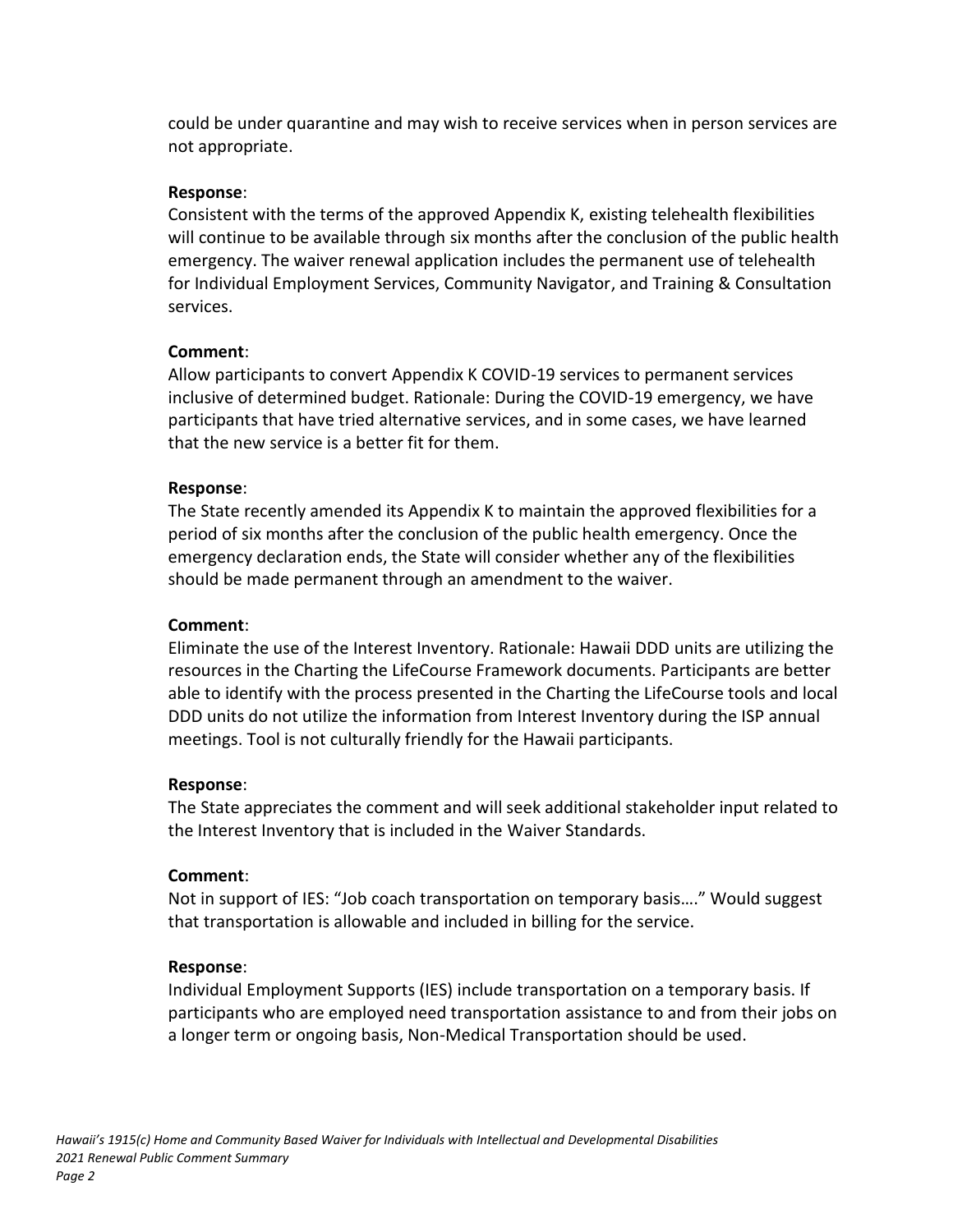#### **Comment**:

Not in support of DCP: "transportation to and from activity will be…included in the rate paid for the service". Would suggest that transportation is allowable and is included in the billing for the service.

#### **Response**:

Discovery & Career Planning (DCP) includes the cost of transportation as an allowable billable part of the service. The DCP staff time spent transporting the participants to community settings during the service times is billable.

#### **Comment**:

Would like to add: Financial Management Service available to participants using ResHab services so that they have the option to make payments directly to licensed care home providers.

#### **Response**:

The state believes that an agency model for Residential Habilitation is appropriate to ensure oversight of the living environment. Further, home providers are often not employees (they are often paid as independent contractors) so a self-directed model is not appropriate.

# **Appendix G Participant Safeguards:**

Comments in this section relate to Appendix G of the waiver application regarding participant safety, welfare, and health. Comments were specific to Appendix G-1 regarding response to critical events or incidents. No changes were made to the waiver application as a result of any comments relating to this section.

#### **Comment**:

Recommend: Adjusting the timelines for verbal and written reporting for AERs. I would have a 24/72 hour timeline for serious AERs (death, abuse/neglect, hospital admission, etc.) and a 1-week timeline for other AERs.

#### **Response**:

Further research and stakeholder input are needed prior to considering any changes to timelines for Adverse Event Reporting.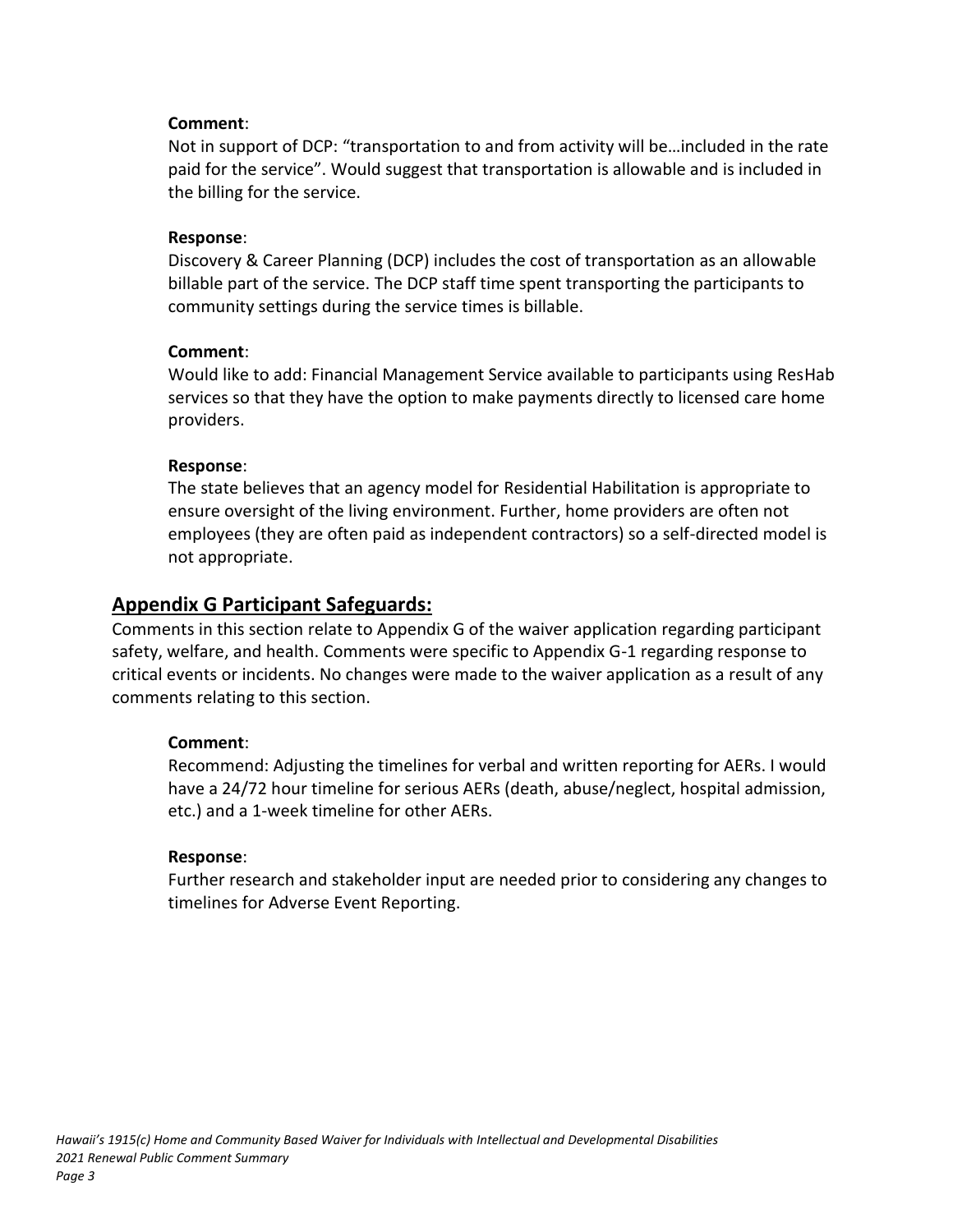# **Appendix I Financial Accountability:**

Comments in this section relate to Appendix I of the waiver application regarding financial operations of the waiver. Comments were specific to Appendix I-2 regarding rates, billing, and claims. No changes were made to the waiver application as a result of any comments in this section.

# **Comment**:

One thing I would hope could be considered in the Waiver renewal is how complicated the billing process has gotten. While I appreciate the wide selection of services, it would certainly decrease the time, resources and energy spent on billing if the following could be changed: For ADH & CLS-G, take the average of the two rates and make it one service with one rate. Continue to bill every 15 minutes. To account for time spent in the community, a goal could be added to the participant's ISP to track this time. For example, "Johnny will spend at least 10 hours per week in the community working on community related goals."

# **Response**:

Separate reimbursement rates for Adult Day Health and Community Learning Service-Group were established in the 2016 waiver. Although the State recognizes that this has increased agencies' administrative requirements to track and bill services, the intent of this change was to fairly compensate providers for community-based services recognizing the more intensive staffing requirements. A blended rate could have the effect of creating a disincentive to delivering community-based services, which would impair participants' access to the community.

# **Comment**:

Consider increasing the rates of ADH and CLS services or make the Appendix K Emergency Rate adjustments permanent. Rationale: With increased expenses that Agencies face with Personal Protective Equipment (PPE), enhanced sanitation and possible decreased staff to participant ratios, the current unit rate is difficult to maintain a strong business plan.

#### **Response**:

A comprehensive rate study was conducted in 2020 and rate increases were proposed for Adult Day Health and Community Learning Services. Implementation of these rates are subject to available funding and the Department of Health's budget request for the coming biennium includes funding to institute these rates.

# **Comments**:

Consider a budget line item for staff reimbursement to offset expenses traveling to and from a participant/client home that is located excessive distance from staff home or agency location. Rationale: Agencies find it difficult to hire staff that need to travel excessive distance driving to a participant home due when the expenses is nonreimbursable.